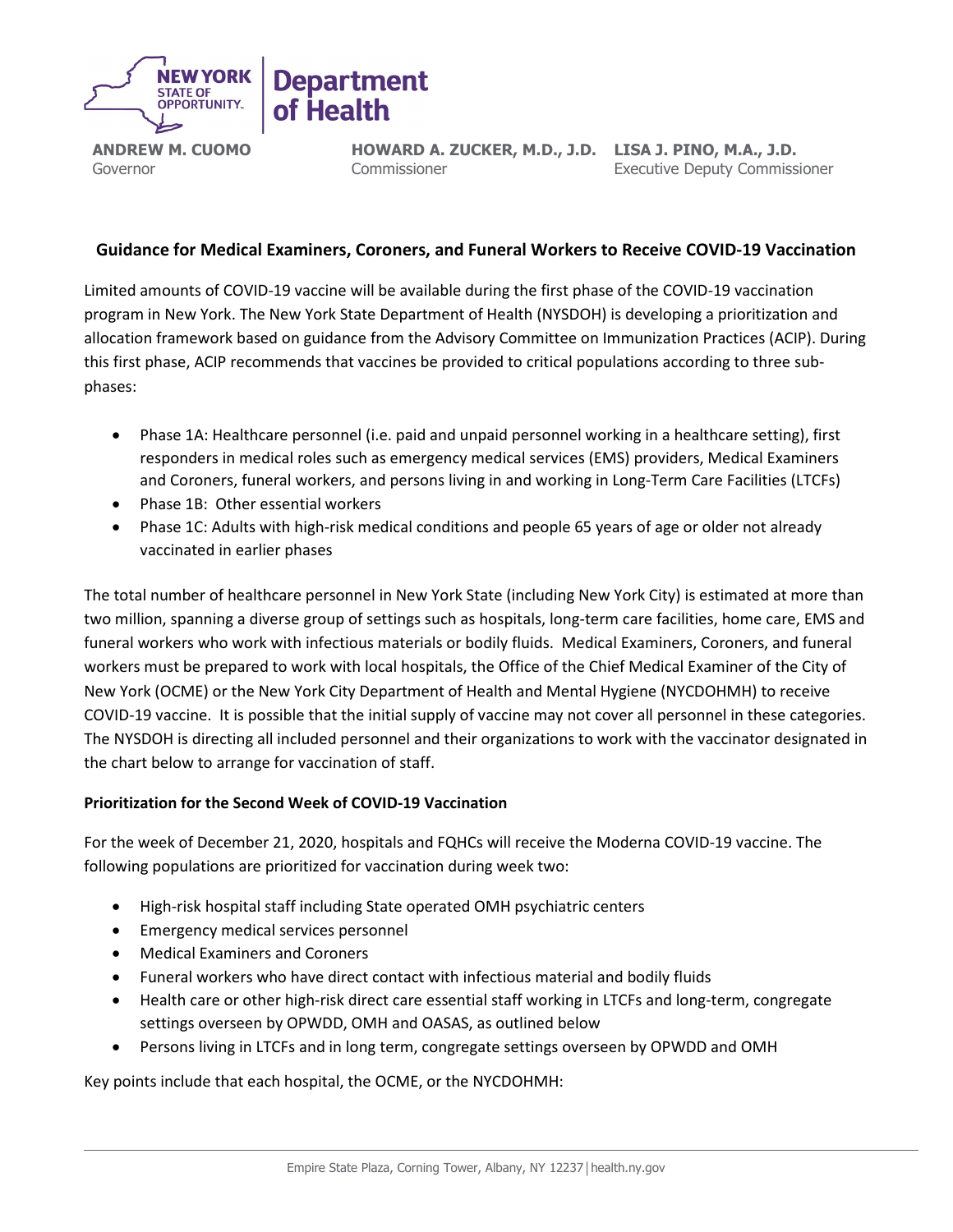- will be notified about how much of the vaccine received will be allocated for staff within that facility;
- will be notified about which additional facilities or agencies will be sending staff or residents to be vaccinated;
- will be required to provide a schedule for vaccine administration to individuals outside their facility beginning December 23, 2020 via a survey provided by the Department of Health;
- will be provided access to the Department's Countermeasure Disease Management System (CDMS) where the priority populations outside the facility will be scheduled for vaccine in times provided by the hospital or FQHC; and
- may not be able to vaccinate their entire Phase 1A staff from the same shipment. Vaccinators will not be able to move to the next level of prioritization unless and until explicit permission is granted by New York State.

The table below shows where groups will go to get vaccinated.

| <b>Vaccine Recipient Group</b>                         | Who is vaccinating<br>them – NYS | Who is vaccinating them $-$ NYC |
|--------------------------------------------------------|----------------------------------|---------------------------------|
| All medical examiners and coroners, funeral<br>workers | Hospitals                        | Hospitals and OCME/NYCDOHMH     |

## **Responsibilities of Medical Examiners, Coroners, and Funeral Workers**

Hospitals, the OCME, and the NYCDOHMH will function as centers at which personnel will be vaccinated. The prioritization process acknowledges that not every vaccination site may receive enough vaccine to vaccinate all Medical Examiners, Coroners or funeral workers in their area at the same time. Key points include:

- Hospitals, the OCME or the NYCDOHMH in the area in which you work will be vaccinating your staff.
- You will be informed about where you can expect to be vaccinated.
- Each vaccinating site may not be able to vaccinate the entire Phase 1A staff from the same shipment. If that happens, plan with your vaccinator to return for vaccine when vaccine is available.
- You will be provided with a schedule of times that are available for your members to be vaccinated.
- You will be provided a link to use CDMS to register for an appointment.

## **Identify staff prioritized for vaccine**

All Medical Examiners, Coroners and funeral workers who have contact with infectious material and bodily fluids are prioritized to receive vaccine. This does not include those who work in an office, for example. This includes staff who are paid and unpaid and who have the potential for contact with infectious material and bodily fluids. It also includes employed staff, contractors and volunteers who meet the criteria.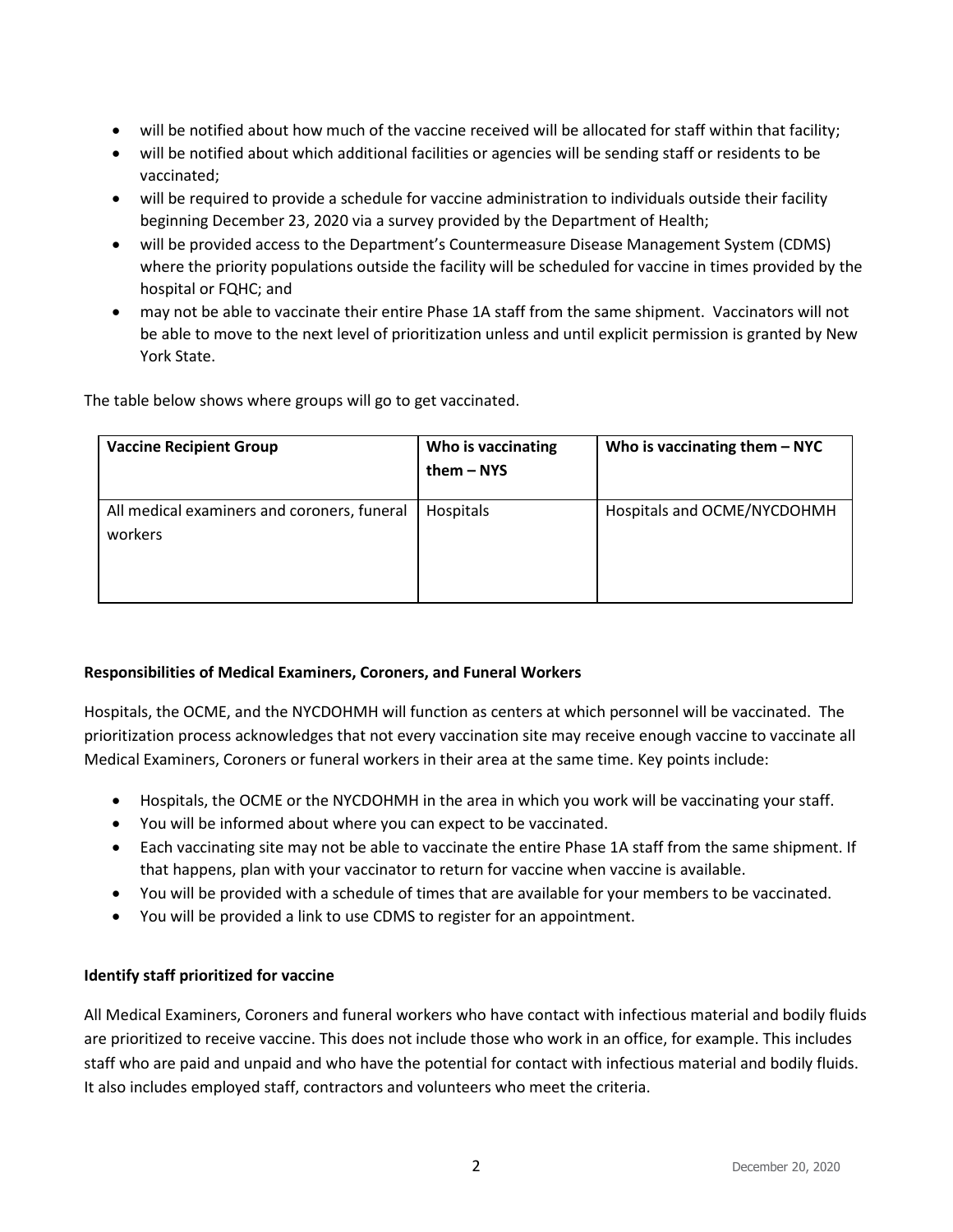It may not be possible to prioritize staff who meet these criteria, since all Medical Examiners, Coroners and funeral workers likely perform these duties. Therefore, personnel should be prioritized according to age or comorbidities if known. If there are not enough doses to vaccinate all employees, it might be necessary to randomize staff to receive vaccine. It may be advisable to divide staff into two or three groups to get vaccinated at different times, in order to maintain staffing levels should those vaccinated experience side effects that keep them from working.

#### **Plan immediately for the second COVID-19 dose**

Make appointments for staff to receive the second dose 21 or 28 days (depending on which vaccine is used) later, at the time the first dose is administered, if possible. It is important to send frequent reminders about when and where to receive the second dose. All vaccinated staff must be tracked to ensure they get the second matching dose on time. Individuals must receive two doses of the same vaccine (e.g., you must receive two doses of the Pfizer vaccine or two doses of the Moderna vaccine; they are not interchangeable).

### **Proof of Occupation**

Since the vaccine is scarce, it is important to bring proof of working as a Medical Examiner, Coroner, or funeral worker to the vaccination site. This could include an employee ID card, a letter from an employer or affiliated organization, or a pay stub. Alternatively, employers could create a list of staff who are eligible for vaccination with their vaccination partner.

#### **Vaccine Safety**

Post vaccination monitoring is an essential part of the COVID-19 vaccination campaign. The Centers for Disease Control and Prevention (CDC) is promoting and encouraging all those being vaccinated to participate in V-Safe, a smart-phone based application that will allow those vaccinated to enter their symptoms in the days after vaccination using text messaging. V-Safe also provides reminders for the second dose and telephone follow up for anyone who reports medically significant adverse events. V-Safe materials can be found at [http://www.cdc.gov/vsafe,](http://www.cdc.gov/vsafe) including a V-Safe information sheet. Please print out the information sheet and ensure that each person vaccinated receives a copy.

#### **Equity**

All medical examiners, coroners, and funeral workers who meet criteria for vaccination must be included, regardless of title and should all be eligible for vaccination at the same time, subject to this guidance.

#### **Communicating the Plan**

Please be sure to clearly communicate to staff how prioritization will work. Identify those who meet the prioritization criteria and communicate to them your plan for having them receive COVID-19 vaccine. Organizations will need to let their staff know how to schedule an appointment using CDMS for first dose of the